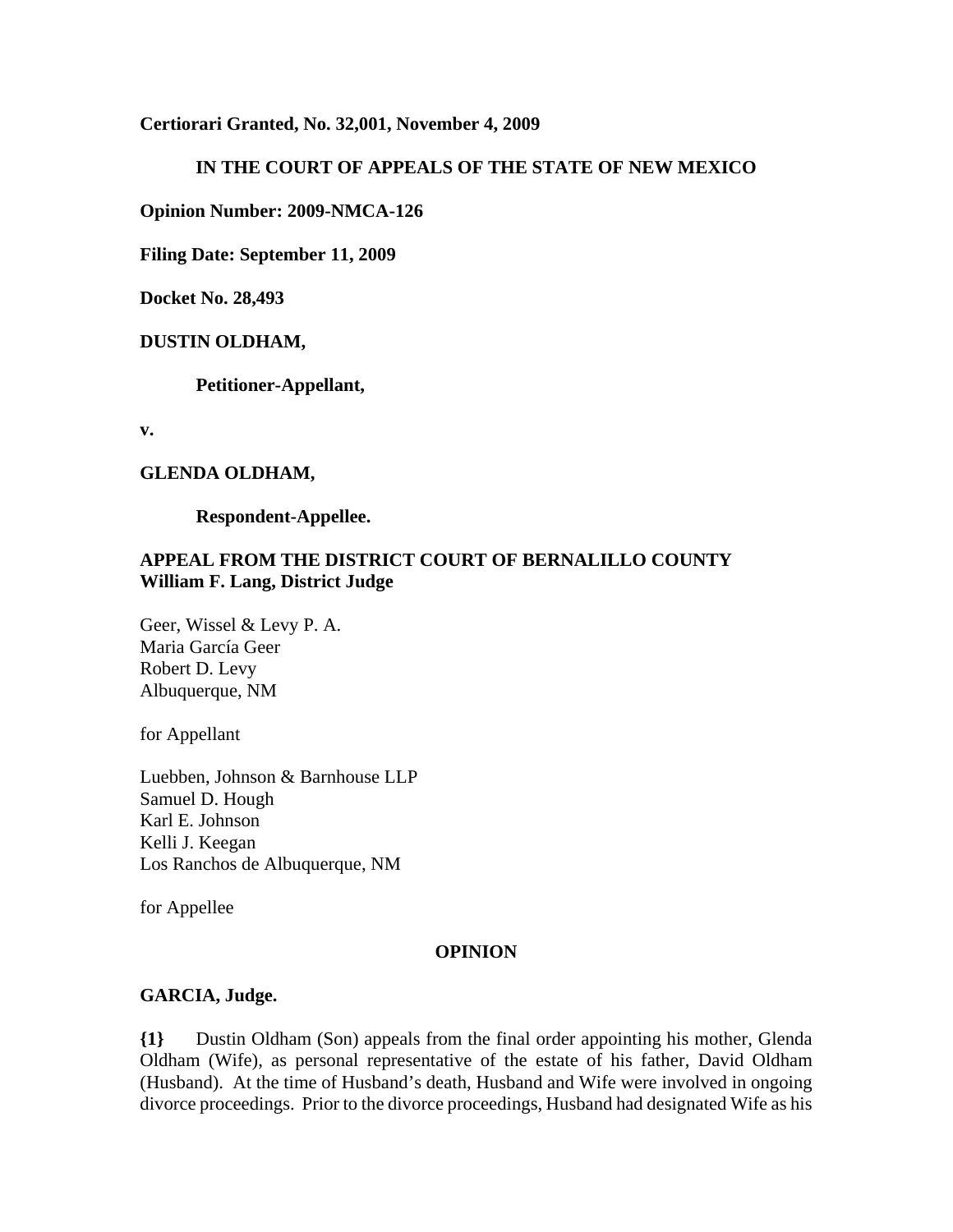named personal representative and the beneficiary of his estate. NMSA 1978, Section 40-4- 20(B) (1993) provides that when one party to a pending divorce proceeding dies prior to the entry of a final decree, the proceedings are to continue to conclusion as if both parties had survived. As a result, a personal representative must be substituted to represent the interests of Husband's estate and the divorce proceedings are to continue.

**{2}** In this case, we must determine whether the district court erred by granting Wife's motion for partial summary judgment and by appointing Wife as personal representative of Husband's estate. In light of the divorce proceedings instituted before Husband's death, we hold that an inherent conflict of interest was created when the district court appointed Wife to represent Husband's estate against herself in the pending divorce proceedings. Accordingly, we reverse and remand for the appointment of someone other than Wife as a substitute personal representative or administrator to complete the pending divorce proceedings pursuant to Section 40-4-20(B) before continuing the probate proceedings. We further reverse the summary judgment determination in favor of Wife regarding the controlling effect of Husband's will and trust (the Will and Trust) and remand for further proceedings.

## **BACKGROUND**

**{3}** Husband and Wife were married for twenty-three years and had one child together. In 2003, Husband was diagnosed with brain cancer. In early 2007, Husband became upset regarding his marital relationship and expressed his desire to initiate divorce proceedings against Wife. Husband then signed a letter of acknowledgment stating his desire to have Son, acting as attorney-in-fact, assist him in initiating divorce proceedings against Wife. On February 7, 2007, Husband filed a petition for divorce. Shortly thereafter, Wife filed a motion to dismiss Husband's petition for dissolution of marriage stating that Husband lacked the competency to file for divorce. Husband died in May 2007 before any rulings were issued in the pending divorce proceedings.

**{4}** In the probate proceeding following Husband's death, Son filed an application for informal appointment as personal representative of Husband's estate. Wife subsequently filed a counter application for formal appointment as personal representative. She also filed a joint motion for summary judgment and motion to dismiss the petition for dissolution of marriage. In her motions, Wife asserted that the district court was required to appoint her as personal representative to administer Husband's estate pursuant to Husband's Will and Trust. Son then filed a counter motion for summary judgment requesting that the district court appoint him, as a matter of law, as personal representative to complete the divorce proceedings pursuant to Section 40-4-20(B). The district court issued an order that appointed Wife as personal representative of Husband's estate, admitted the Will to probate, validated the Trust, and found that Section 40-4-20(B) did not revoke, invalidate, or affect the Will and Trust in the probate proceedings. This appeal followed.

## **DISCUSSION**

### **Appointment of Personal Representative**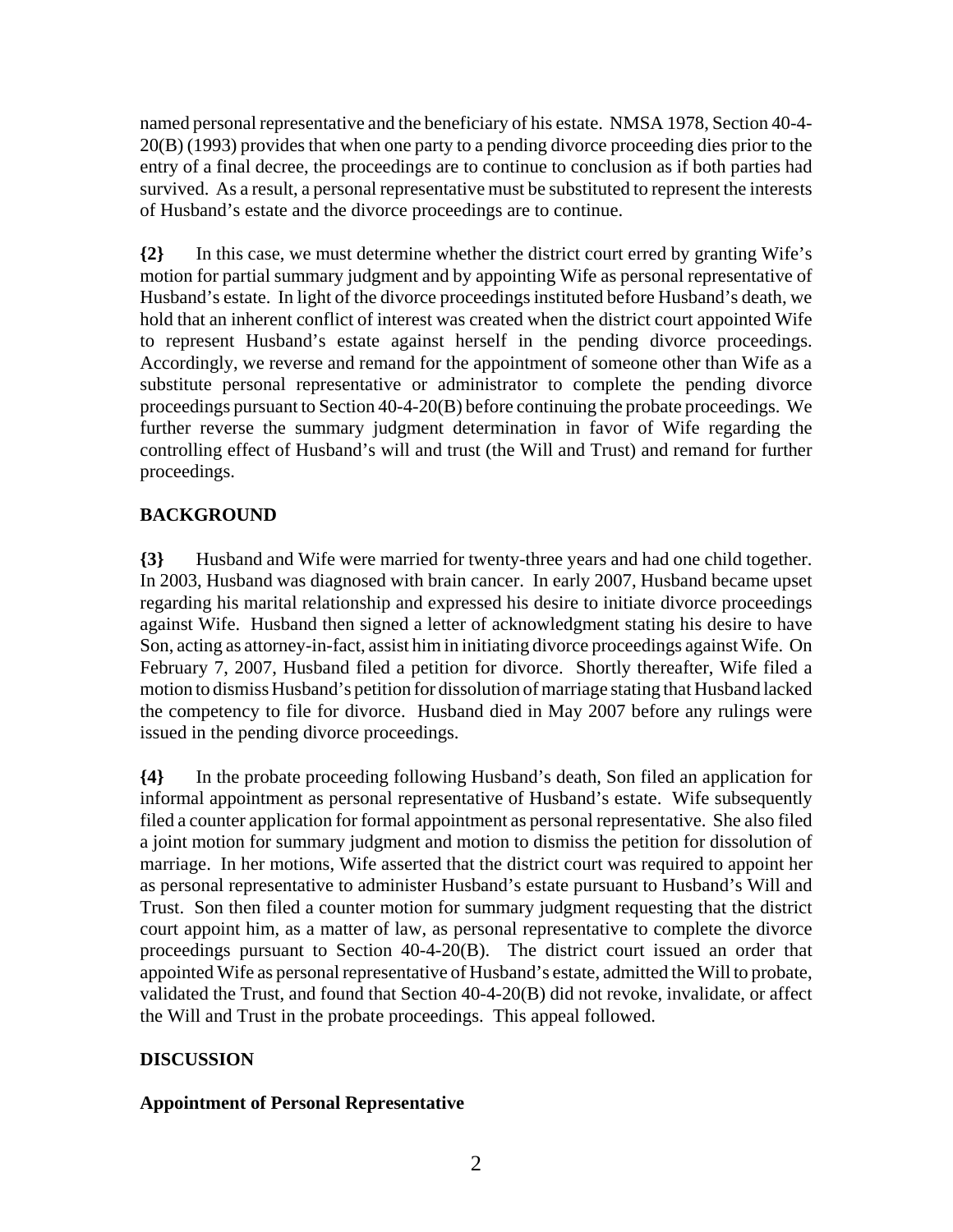**{5}** We must address whether Wife was properly appointed to serve as the personal representative of Husband's estate. We review the district court's statutory interpretation and conclusions of law de novo. *See Bell v. Estate of Bell*, 2008-NMCA-045, ¶ 11, 143 N.M. 716, 181 P.3d 708 (reviewing statutory interpretation de novo); *Alverson v. Harris*, 1997-NMCA-024, ¶ 6, 123 N.M. 153, 935 P.2d 1165 (filed 1996) (reviewing de novo whether the district court correctly applied the law to the facts).

**{6}** We look to our recent decision in *Karpien* for guidance regarding how to proceed under Section 40-4-20(B) when one party to a pending divorce proceeding dies prior to the entry of a final decree. *Karpien v. Karpien*, 2009-NMCA-043, 146 N.M. 188, 207 P.3d 1165. In *Karpien*, the husband and wife were involved in divorce proceedings when the wife died intestate. *Id.* ¶ 1. Following the wife's death, the district court appointed the wife's parents as personal representatives of her estate. *Id.* ¶ 2. On appeal, the husband asserted that when one party to a pending divorce proceeding dies, the Uniform Probate Code (Probate Code) prevails over Section 40-4-20(B), effectively abating the divorce proceedings so that the surviving spouse is not prevented from receiving an inheritance. *Karpien*, 2009- NMCA-043,  $\P$  8, 10-11. Relying on Section 40-4-20(B), we rejected this argument. *Karpien*, 2009-NMCA-043, ¶¶ 8-11. Section 40-4-20(B) provides:

[I]f a party to the action dies during the pendency of the action, but prior to the entry of a [final] decree granting dissolution of marriage, separation, annulment or determination of paternity, the proceedings for the determination, division and distribution of marital property rights and debts . . . *shall not abate. The court shall conclude the proceedings as if both parties had survived.*

(Emphasis added.) Therefore, we held that in order to give effect to both Section 40-4-20(B) and the Probate Code, the divorce proceedings must continue until conclusion before the district court could address any limitations imposed by the Probate Code. *Karpien*, 2009- NMCA-043, ¶¶ 8-11.

**{7}** In the present case, in order for the divorce proceedings to continue in accordance with Section 40-4-20(B), a proper personal representative must be appointed to represent Husband's estate in the continuation of the proceedings. NMSA 1978, § 45-3-703(E) (1975) ("[A] personal representative  $\dots$  has the same standing to sue and be sued  $\dots$  as his decedent had immediately prior to death."); Rule 1-025(A) NMRA ("If a party dies and the claim is not thereby extinguished, the court may order substitution of the proper parties."). It is clear there is an inherent conflict of interest in having Wife serve as personal representative of Husband's estate. As personal representative, Wife would be obligated to represent Husband, who is the opposing party in their divorce proceedings. Wife cannot adequately represent the adverse interests of Husband while contemporaneously protecting her own interests. Moreover, Wife's repeated efforts to dismiss the pending divorce proceedings filed by Husband exemplify the inherent conflict in this case. To ignore this inherent conflict would result in an absurdity. Therefore, the district court erred by appointing Wife as personal representative of Husband's estate since the pending divorce proceedings must continue.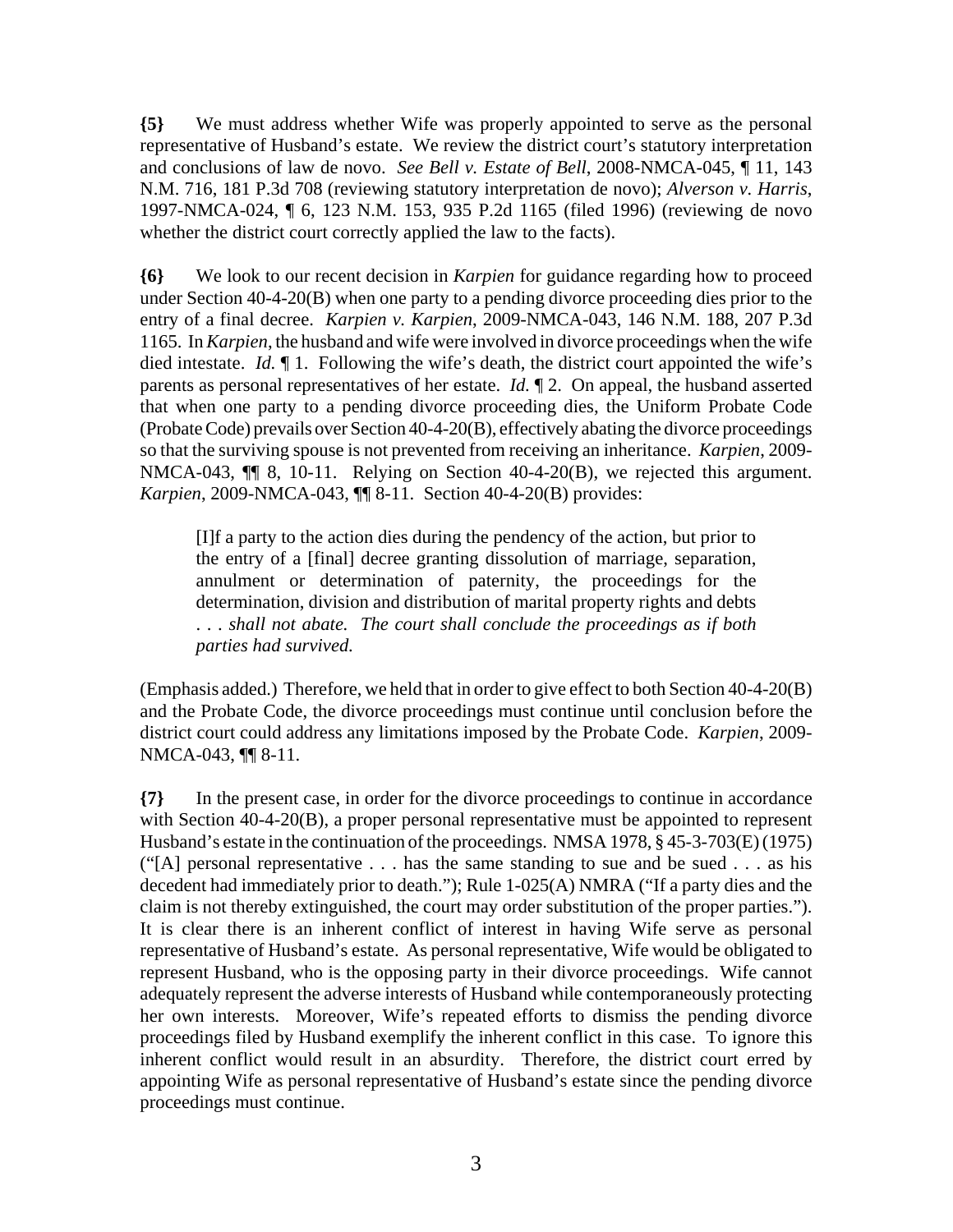**{8}** Wife counters that regardless of the pending divorce proceedings, the district court was correct in appointing her as personal representative of Husband's estate pursuant to NMSA 1978, Section 45-3-203(A)(1) (1975). Section 45-3-203(A)(1) provides that "a person nominated by a power conferred in a will" has priority for appointment as personal representative. Wife contends that the Will was not revoked when Husband filed the petition for divorce and thus the district court was required, as a matter of law, to appoint her as personal representative of Husband's estate. It is premature at this stage of the probate proceedings to address Wife's argument regarding the validity of Husband's Will. The outcome of the pending divorce proceedings will determine whether the Husband's Will is valid and whether Wife is eligible for appointment as personal representative of Husband's estate. Once Wife's status as a surviving spouse has been determined in the divorce proceedings, the district court will then apply the Probate Code to administer Husband's estate. The following summary judgment analysis will clarify this issue in more detail.

#### **Summary Judgment**

**{9}** We must address whether the district court erred when it granted Wife's motion for partial summary judgment, admitted the Will to probate, and validated the Trust. Our recent decision in *Karpien* highlighted the interrelationship between Section 40-4-20(B) and the Probate Code. We must now review these additional issues of statutory construction de novo. *See Karpien,* 2009-NMCA-043, ¶ 3. This case is procedurally unique from *Karpien*. Based on Wife's motion to dismiss, it remains unclear whether the divorce proceeding will ultimately continue to conclusion. Consistent with the district court's rulings, we will analyze the Probate Code issues under the assumption that the divorce proceedings will continue pursuant to Section 40-4-20(B).

**{10}** In *Karpien*, we evaluated the relationship between Section 40-4-20(B) and the Probate Code, and we were able to harmonize the statutes so that each provision was given effect. *Karpien*, 2009-NMCA-043, ¶¶ 4-12, 18 ("We have an obligation to read and construe 'statutes [that] appear to conflict, . . . if possible, to give effect to each.'" (alterations in original) (quoting NMSA 1978, § 12-2A-10(A) (1997))). Section 40-4-20(B) requires that "marital property rights and debts shall not abate and shall be concluded as if both parties had survived." *Karpien*, 2009-NMCA-043, *¶* 9 (internal quotation marks omitted). As a result of the conclusion of the divorce proceedings and the entry of a judgment or decree terminating all property rights pursuant to Section 40-4-20(B), we determined that the husband was "precluded from being considered a 'surviving spouse' for purposes of inheritance or allowances under probate law." *Karpien*, 2009-NMCA-043, *¶* 10 (construing the definition of a surviving spouse under NMSA 1978, Section 45-2-802(B)(3) (1995)). As a result, the husband was not a surviving spouse and could not inherit from the wife under the Probate Code. This Court refused to "interpret the relevant [provisions of the Probate Code] to effectively repeal the provisions of Section 40-4-20(B)." *Karpien*, 2009- NMCA-043, ¶ 11.

**{11}** The present case requires us to expand upon the analysis set forth in *Karpien* and to address how previously executed governing instruments, specifically the Will and Trust, are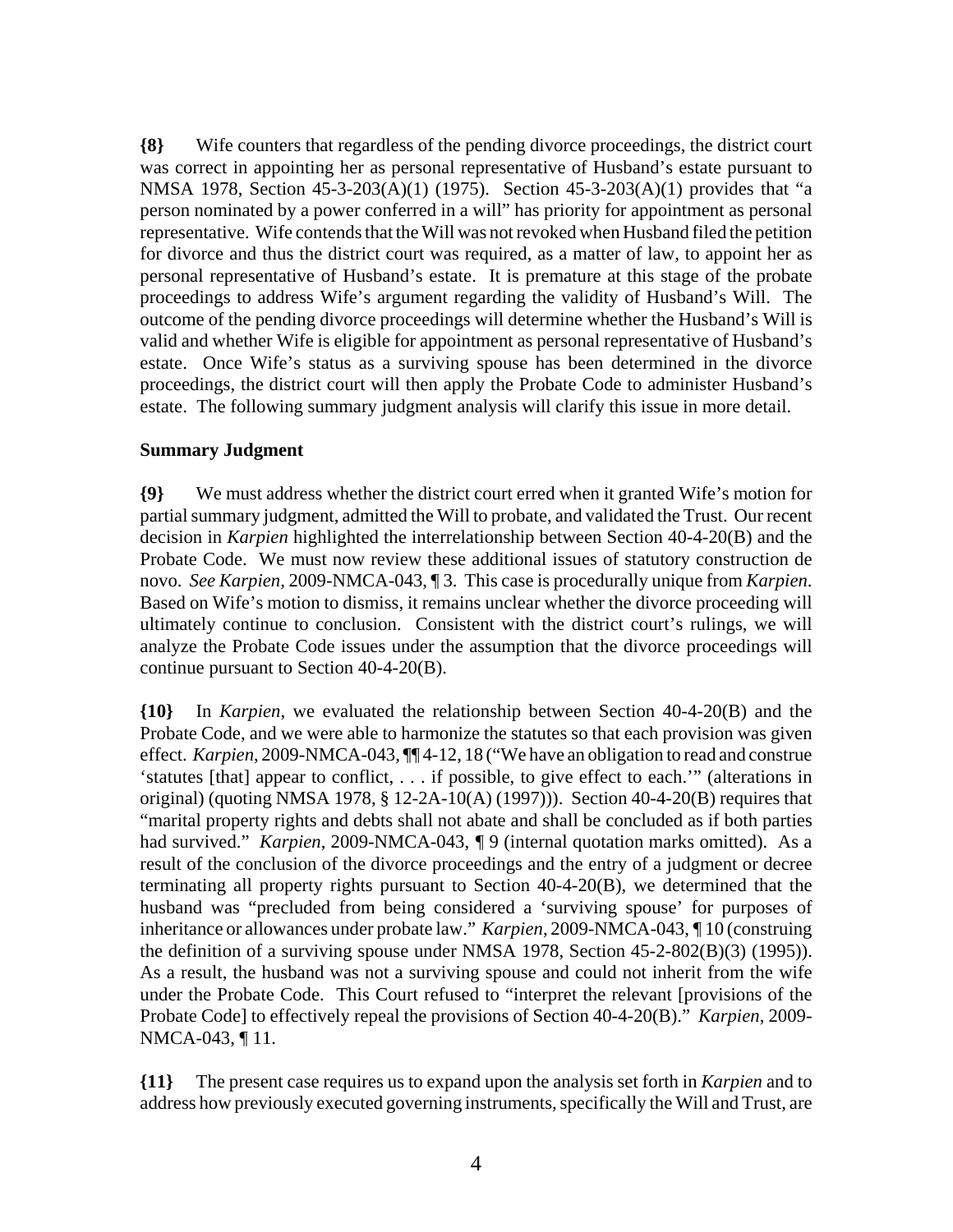affected by the entry of a judgment or decree terminating all property rights pursuant to Section 40-4-20(B). *See N.M. Mining Ass'n v. N.M. Water Quality Control Comm'n,* 2007- NMCA-010, ¶ 12, 141 N.M. 41, 150 P.3d 991(filed 2006), (stating that statutes must be read in pari materia so as to "facilitate[] the operation of the statute[s] and the achievement of [their] goals"). In determining how to proceed when a party to a pending divorce dies testate, we must analyze NMSA 1978, Section 45-2-804 (1995), which controls the effect of a divorce upon any previously executed governing instruments. *See* § 45-2-804(A)(4) (defining a governing instrument as an "instrument executed by the divorced individual before the divorce or annulment of his marriage to his former spouse"). In addition, NMSA 1978, Section 45-2-508 (1993) recognizes that the change of circumstances set forth in Section 45-2-804 are sufficient to revoke a will or any part of it. The district court accepted Wife's argument that only a final decree of divorce meets the required definition to revoke a governing instrument under the Probate Code. The district court concluded that because a judgment or decree dividing marital property and debts entered pursuant to Section 40-4- 20(B) did not amount to a "decree of divorce" it did not affect the surviving party's right to property pursuant to a probated will. We disagree with this interpretation of the Probate Code. A judgment or decree terminating all property rights pursuant to Section 40-4-20(B) meets the definition of a divorce pursuant to Section 45-2-804(A)(2) and is sufficient to revoke governing estate planning instruments pursuant to Section 45-2-804(B)(1)(a).

**{12}** Divorce or annulment under Section 45-2-804(A)(2) is defined as "any divorce or annulment or any dissolution or declaration of invalidity of a marriage *that would exclude the spouse as a surviving spouse [under] Section 45-2-802*[.]" (Emphasis added.) Pursuant to Section 45-2-802(B)(3), "an individual who was a party to a valid proceeding concluded by an order purporting to terminate all marital property rights, including a property division judgment entered *pursuant to the provisions of Section 40-4-20*" does not constitute a surviving spouse. (Emphasis added.) Thus, a judgment or decree issued pursuant to Section 40-4-20(B) excludes the surviving party from being defined as a surviving spouse under Section 45-2-802. *See Karpien*, 2009-NMCA-043, ¶ 10. The determination that a party is not a surviving spouse is then applied pursuant to Section 45-2-804(A)(2) to define the term "divorce." The Section 40-4-20(B) proceeding ultimately determines whether the parties are defined to be divorced under Section 45-2-804. Consequently, a surviving wife in a divorce proceeding would be precluded from receiving any distribution as a surviving spouse under the deceased husband's governing instruments.

**{13}** Under Section 45-2-802(B)(3), Wife will be precluded as a surviving spouse if there is a judgment or decree entered that terminates all marital property rights pursuant to Section 40-4-20(B). In addition, such a judgment or decree would serve to revoke all governing instruments pursuant to Section  $45-2-804(B)(1)(a)$ . If Husband's Will and Trust are revoked, Wife will have no interest in Husband's estate as a surviving spouse. Based on the facts of this case, the district court erred by prematurely adjudicating the validity of the Will and Trust and by prematurely admitting the Will to probate prior to the completion of the pending divorce proceedings.

**{14}** Wife presents other arguments as to why we should affirm the district court's decision to admit the Will to probate and to appoint her as personal representative of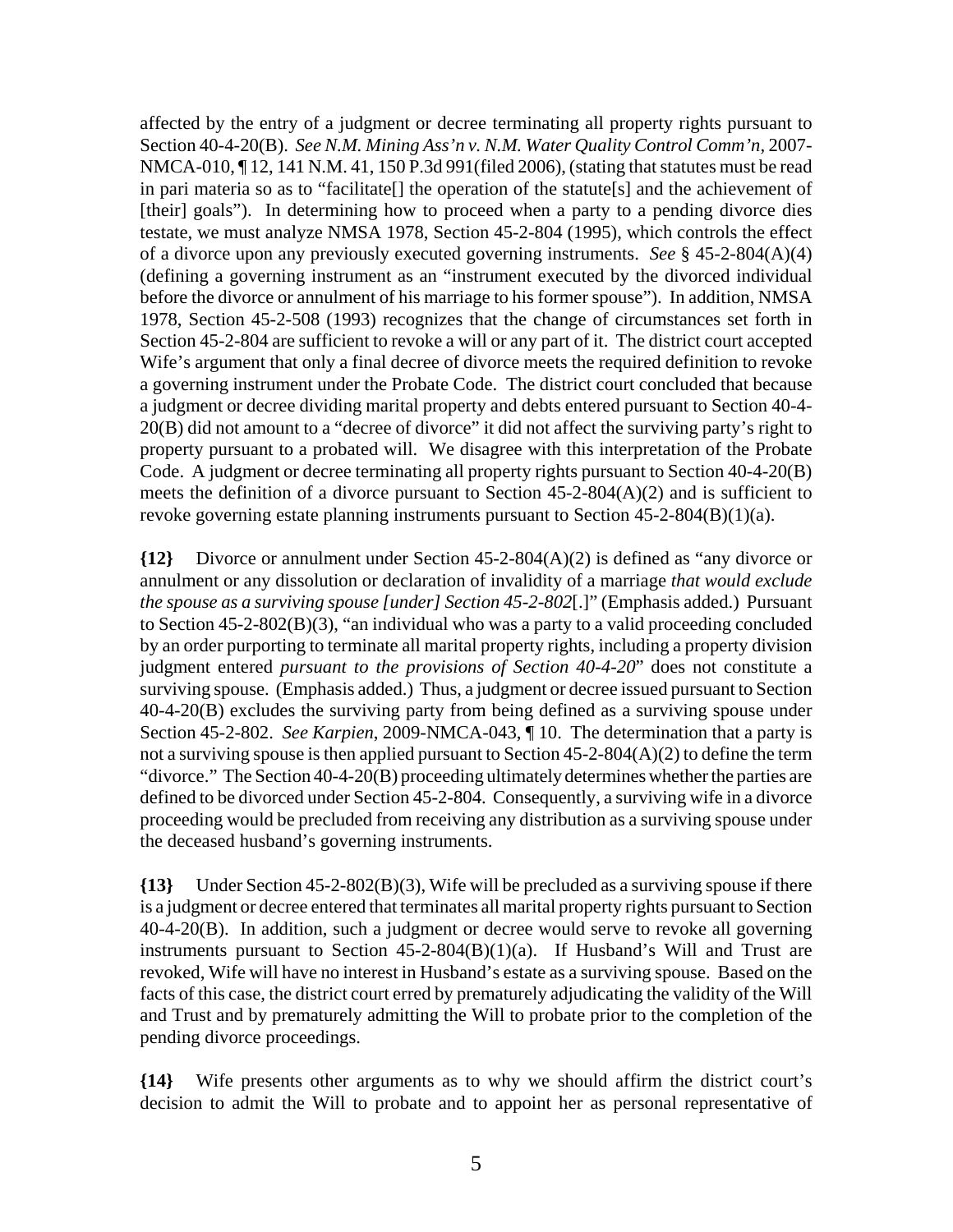Husband's estate. Relying on our Supreme Court's decision in *Romine v. Romine*, 100 N.M. 403, 671 P.2d 651 (1983), Wife argues that the pending divorce proceedings should be dismissed because Husband's death dissolved the marital relationship and stripped the district court of jurisdiction to terminate the marriage. Wife's reliance on *Romine* is misplaced. In *Romine,* our Supreme Court held that "the [husband's] death dissolved the marital relationship, rendering the questions presented in [the wife's] suit moot[,] . . . leaving the court without jurisdiction." *Id.* at 404, 671 P.2d at 652. The determination in *Romine* was consistent with the recognized common-law rule that death effectuated an abatement of the divorce proceedings. In 1993, "[t]he New Mexico Legislature . . . made a clear break from the majority of jurisdictions by enacting Section 40-4-20(B)." *Karpien*, 2009-NMCA-043, ¶ 7. Therefore, *Romine* has been superceded by the Legislature's enactment of Section 40-4-20(B), which now requires that the divorce proceedings continue to conclusion "as if both parties had survived." *See Karpien*, 2009-NMCA-043, *¶* 5. We further reject Wife's remaining arguments because they are contrary to the legislative intent that divorce proceedings continue to their conclusion under Section 40-4-20(B) and contradict our holding in *Karpien*.

#### **CONCLUSION**

**{15}** Based on the inherent conflict that exists if Wife serves as personal representative of Husband's estate, we reverse the appointment of Wife as personal representative of Husband's estate and remand to the district court to appoint a substitute personal representative or other administrator to complete the pending divorce proceedings. We further reverse the district court's premature decision to grant Wife's motion for partial summary judgment, to admit the Will to probate, and to validate the Trust.

#### **{16} IT IS SO ORDERED.**

#### **TIMOTHY L. GARCIA, Judge**

\_\_\_\_\_\_\_\_\_\_\_\_\_\_\_\_\_\_\_\_\_\_\_\_\_\_\_\_\_\_\_\_\_\_\_\_

**WE CONCUR:**

#### **MICHAEL D. BUSTAMANTE, Judge**

\_\_\_\_\_\_\_\_\_\_\_\_\_\_\_\_\_\_\_\_\_\_\_\_\_\_\_\_\_\_\_\_\_\_\_\_

\_\_\_\_\_\_\_\_\_\_\_\_\_\_\_\_\_\_\_\_\_\_\_\_\_\_\_\_\_\_\_\_\_\_\_\_

#### **RODERICK T. KENNEDY, Judge**

**Topic Index for** *Oldham v. Oldham***, No. 28,493**

| AЕ    | <b>APPEAL AND ERROR</b> |
|-------|-------------------------|
| AE-RM | Remand                  |

| CР    | <b>CIVIL PROCEDURE</b> |
|-------|------------------------|
| CP-SJ | Summary Judgment       |